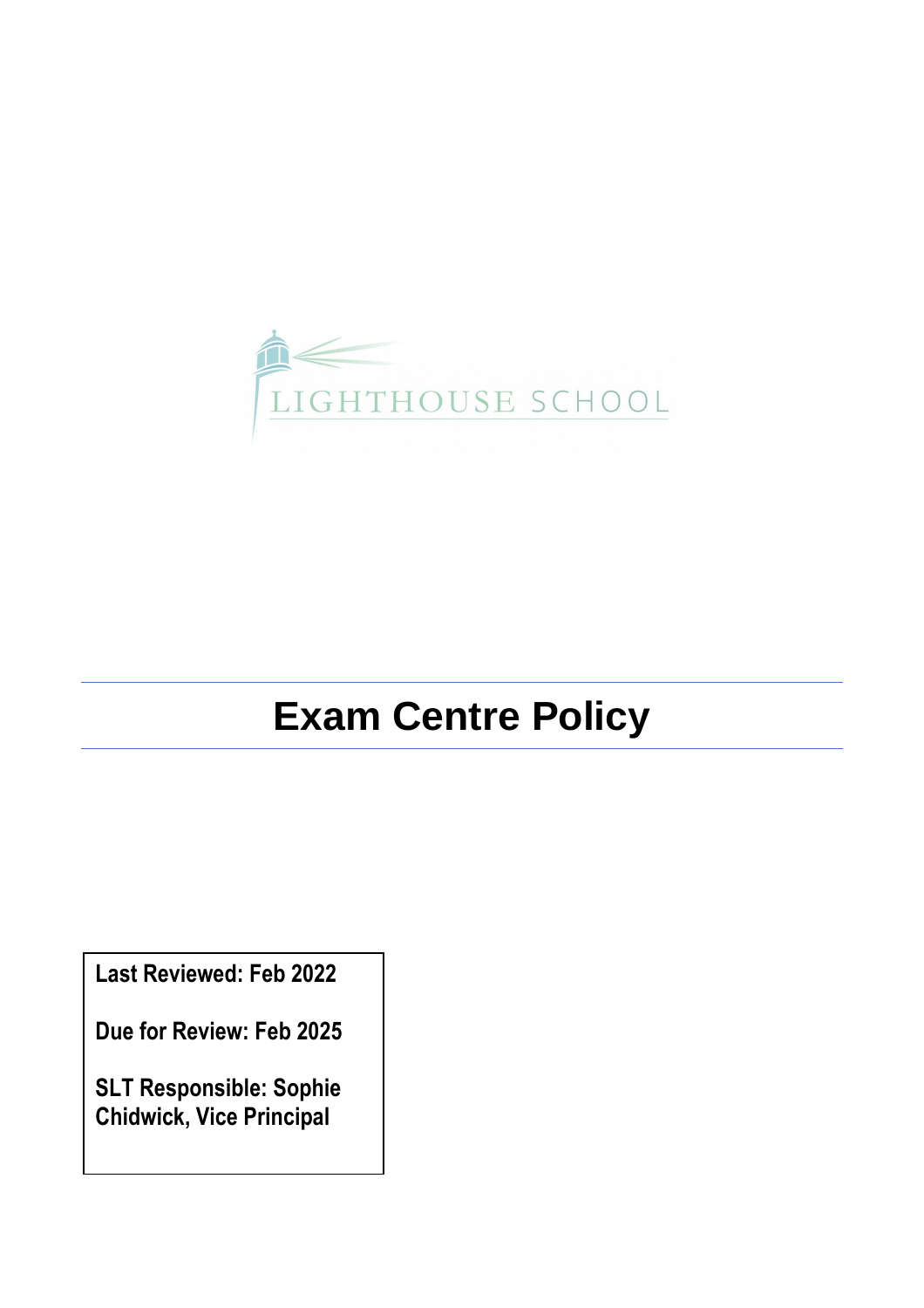# **Contents**

# <span id="page-1-0"></span>1. Introduction and aims

Lighthouse School is committed to ensuring that exams are managed and administered effectively.

The aim of this policy is to ensure:

- > The planning and management of exams is conducted in the best interest of candidates
- > Our system of exams administration is efficient and clear, and staff and pupils understand what is required and expected of them
- > We comply with requirements and guidance set out by the Joint Council for Qualifications (JCQ) and awarding bodies

# <span id="page-1-1"></span>2. Roles and responsibilities

### 2.1 Everyone

Everyone involved in our exam processes, including staff and pupils, must read, understand and implement this policy.

### 2.2 Head of centre

The head of centre:

> Has overall responsibility for the Lighthouse as an exams centre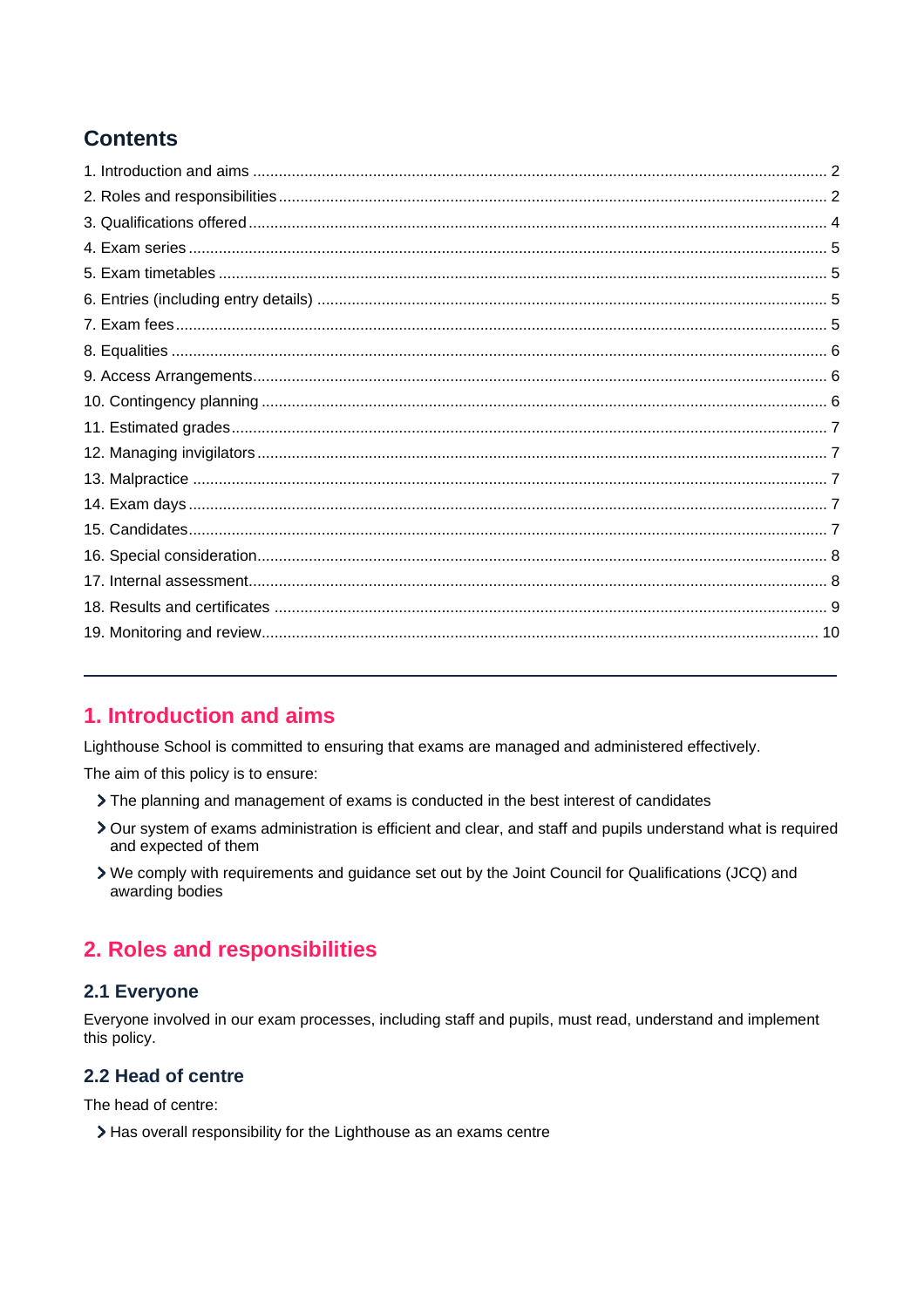Is responsible for ensuring that all suspected or actual incidents of malpractice are reported, in line with the JCQ guidance on [suspected malpractice in examinations and assessments](https://www.jcq.org.uk/exams-office/malpractice/suspected-malpractice-in-examinations-and-assessments-2018-19)

Our head of centre is Natalie Christie.

#### **2.3 Exams officer**

The exams officer is responsible for the administration of exams. They:

- Manage the administration of external exams
- Advise the senior leadership team (SLT), subject and class tutors, and other relevant support staff on annual exams timetables and procedures as set by awarding bodies
- Oversee the production and distribution of an annual calendar for all exams in which candidates will be involved, and communicate regularly with staff about imminent deadlines and events. This calendar must be provided to all staff and candidates
- Ensure that candidates and their parents are informed of, and understand, aspects of the exams timetable that will affect them
- Check with teaching staff that the necessary coursework and/or controlled assessments are completed on time and in accordance with JCQ guidelines
- Provide and confirm detailed data on estimated entries
- Maintain systems and processes to support the timely entry of candidates for their exams
- Receive, check and securely store all exam papers and completed scripts, and ensure that scripts are dispatched as per the guidelines
- Administer access arrangements and make applications for special consideration following the regulations in the JCQ [guidance on the special consideration process](https://www.jcq.org.uk/exams-office/access-arrangements-and-special-consideration/regulations-and-guidance/a-guide-to-the-special-consideration-process-2018-2019)
- I dentify and manage exam timetable clashes
- Account for income and expenditures relating to all exam costs/charges
- Line manage the senior exams invigilator in organising the recruitment, training, and monitoring of a team of exams invigilators responsible for the conduct of exams
- Ensure candidates' coursework/controlled assessment marks are submitted correctly and on schedule, along with any other material required by the awarding bodies
- Track, dispatch and store returned coursework/controlled assessments
- Arrange for dissemination of exam results and certificates to candidates, and forward, in consultation with the SLT, any post-results service requests
- Report all suspected or actual incidents of malpractice, in line with the JCQ guidance on suspected malpractice in examinations and assessments
- Advise on appeals and re-marks

Our exams officer is Tanya Collins.

#### **2.4 Heads of subject**

Heads of subject are responsible for:

- Advising the exams officer of any changes to syllabus or assessment details for their subjects
- Advising the exams officer of entries for their subjects
- Guidance and pastoral care for candidates who are unsure about exams entries or amendments to entries
- Accurately completing entry and mark sheets, and adhering to deadlines as set by the exams officer
- Accurately completing coursework/controlled assessment mark sheets and declaration sheets
- Decisions on post-results procedures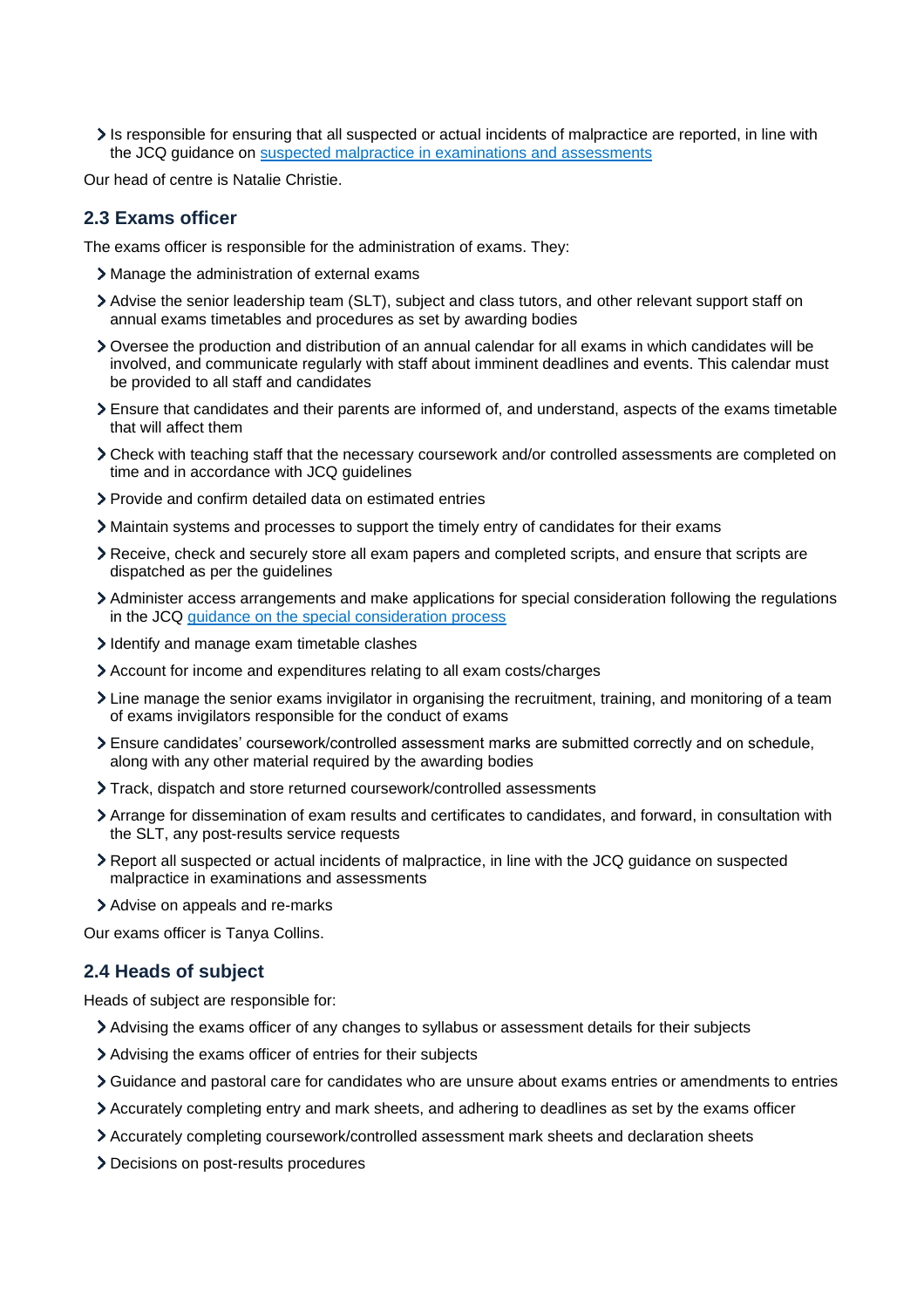### **2.5 Teachers**

Teachers are responsible for:

Supplying information about entries, coursework and controlled assessments as required by the head of subject and/or the exams officer

### **2.6 Special educational needs co-ordinator (SENCO)**

The SENCO is responsible for:

- Identifying and testing candidates' requirements for access arrangements and notifying the exams officer in good time so that they can put exam day arrangements in place
- Processing any necessary applications in order to gain approval (if required)
- Working with the exams officer to provide the access arrangements required by candidates in exam rooms

Our SENCO is Anna Davies.

### **2.7 Lead invigilator(s)**

The lead invigilator(s) are responsible for:

- Assisting the exams officer to run exams efficiently, according to JCQ regulations
- Collecting exam papers and other material from the exams office before the start of the exam
- Collecting all exam papers in the correct order at the end of the exam and ensuring they're returned to the exams office

Our lead invigilator is Claire Allen.

### **2.8 Candidates**

Candidates are responsible for:

- Confirming and signing entries
- Understanding coursework/controlled assessment regulations, and signing a declaration that confirms the coursework to be their own
- Ensuring they conduct themselves in all exams according to the JCQ regulations

# <span id="page-3-0"></span>**3. Qualifications offered**

SLT decides the qualifications we offer.

We offer the following types of qualifications:

• GCSEs, Entry Level Certificates, Functional Skills, AQA Unit Awards, ASDAN certificates

The subjects offered for these qualifications in any school year may be found outlined in our Curriculum Policy.

If there will be a change to a specification for the next year, the exams office must be informed by the end of Term 4.

Informing the exams office of changes to a specification is the responsibility of the head of subject.

Decisions on whether a candidate should be entered for a particular subject will be taken by the SLT in consultation with subject leads and the SENCO.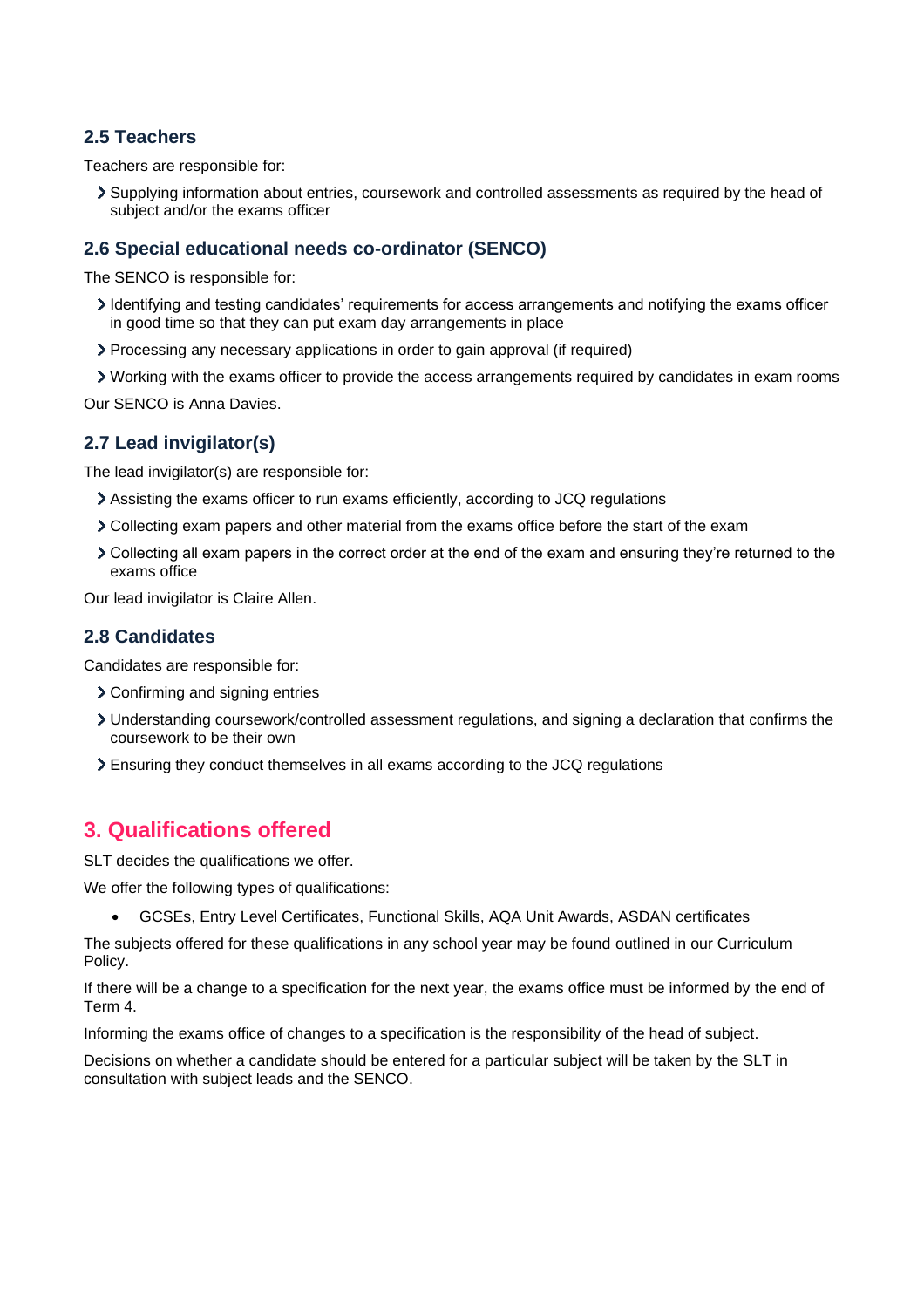# <span id="page-4-0"></span>**4. Exam series**

Internal exams (mock or trial exams) and assessments are scheduled in the following exam series:

ELC, Functional Skills, GCSE December 2022

External exams and assessments are scheduled in the following exam series:

ELC, Functional Skills, GCSE May/June 2022

Internal exams are held under external exam conditions.

The SLT decides which exam series are used in the centre.

The centre does not offer assessments on an on-demand basis. If offered, on-demand assessments can be scheduled only in windows agreed between the Head of Centre and the Vice Principal for Teaching and Learning.

# <span id="page-4-1"></span>**5. Exam timetables**

Once confirmed, the exams officer will circulate the exam timetables for internal and/or external exams at a specified date before each series begins.

## <span id="page-4-2"></span>**6. Entries (including entry details and late entries)**

Candidates or parents/carers cannot request subject entry, change of level or withdrawal.

We do accept entries from private candidates, but they will be decided on a case-by-case basis.

We do not act as an exams centre for other organisations.

Entry deadlines are circulated to heads of subjects via email.

Entries and amendments made after an awarding organisation's deadline require authorisation, in writing, by the exams officer.

# <span id="page-4-3"></span>**7. Exam fees**

Candidates or departments will not be charged for changes of tier, withdrawals made by the proper procedures or alterations arising from administrative processes, provided these are made within the time allowed by the awarding bodies.

The exams officer will publish the deadline for actions well in advance of each exams series.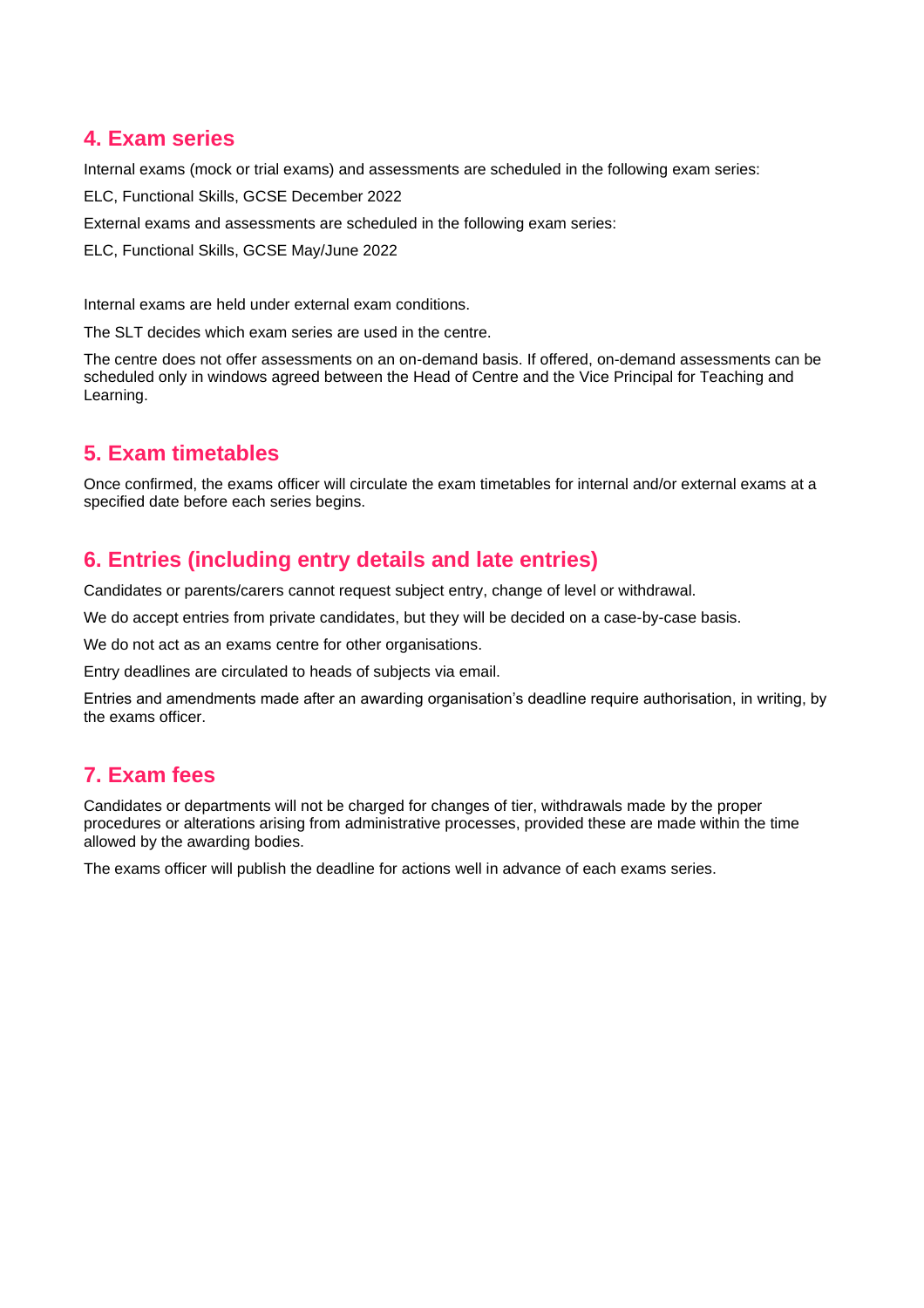Candidates may be charged for the following:

| <b>QUALIFICATION TYPE</b> | WHEN CANDIDATES WILL BE<br><b>CHARGED</b>                                                        | <b>COSTS</b>                                                                                                                                                                                |
|---------------------------|--------------------------------------------------------------------------------------------------|---------------------------------------------------------------------------------------------------------------------------------------------------------------------------------------------|
| <b>GCSEs</b>              | > Private exam entries<br>> Missed exams (without medical or<br>other extenuating circumstances) | > Entries and re-sits: fees in line<br>with exam board (late and very<br>late fees will be charged as<br>appropriate<br>> Missed exams: dependent on<br>charges levied by the exam<br>board |
| <b>Functional Skills</b>  | > Private exam entries<br>> Missed exams (without medical or<br>other extenuating circumstances) | > Entries and re-sits: fees in line<br>with exam board (late and very<br>late fees will be charged as<br>appropriate<br>> Missed exams: dependent on<br>charges levied by the exam<br>board |
|                           |                                                                                                  |                                                                                                                                                                                             |

We may waive these fees in certain circumstances. If you would like to discuss waiving relevant fees, please contact Tanya Collins.

# <span id="page-5-0"></span>**8. Equalities**

All our staff must ensure that they meet the requirements of any equality legislation.

We will comply with the legislation, including making reasonable adjustments to the service that we provide to candidates in accordance with the requirements defined by the legislation, awarding bodies, and JCQ. This is the responsibility of role the head of centre, exams officer and the SENCO.

# <span id="page-5-1"></span>**9. Access Arrangements**

The SENCO will inform subject teachers of candidates with special educational needs and any special arrangements that individual candidates will need during the course and in any assessments/exams.

A candidate's access arrangements requirement is arranged by the SENCO.

Ensuring there is appropriate evidence for a candidate's access arrangement is the responsibility of SENCO.

Room arrangements for candidates using access arrangements will be organised by the exams officer with SLT.

Invigilation and support for candidates using access arrangements, as defined in the [JCQ access](https://www.jcq.org.uk/exams-office/access-arrangements-and-special-consideration/regulations-and-guidance/access-arrangements-and-reasonable-adjustments-booklet)  [arrangements regulations,](https://www.jcq.org.uk/exams-office/access-arrangements-and-special-consideration/regulations-and-guidance/access-arrangements-and-reasonable-adjustments-booklet) will be organised by the exams officer and the Vice Principal for Teaching and Learning.

# <span id="page-5-2"></span>**10. Contingency planning**

Contingency planning for exams administration is the responsibility of the head of centre.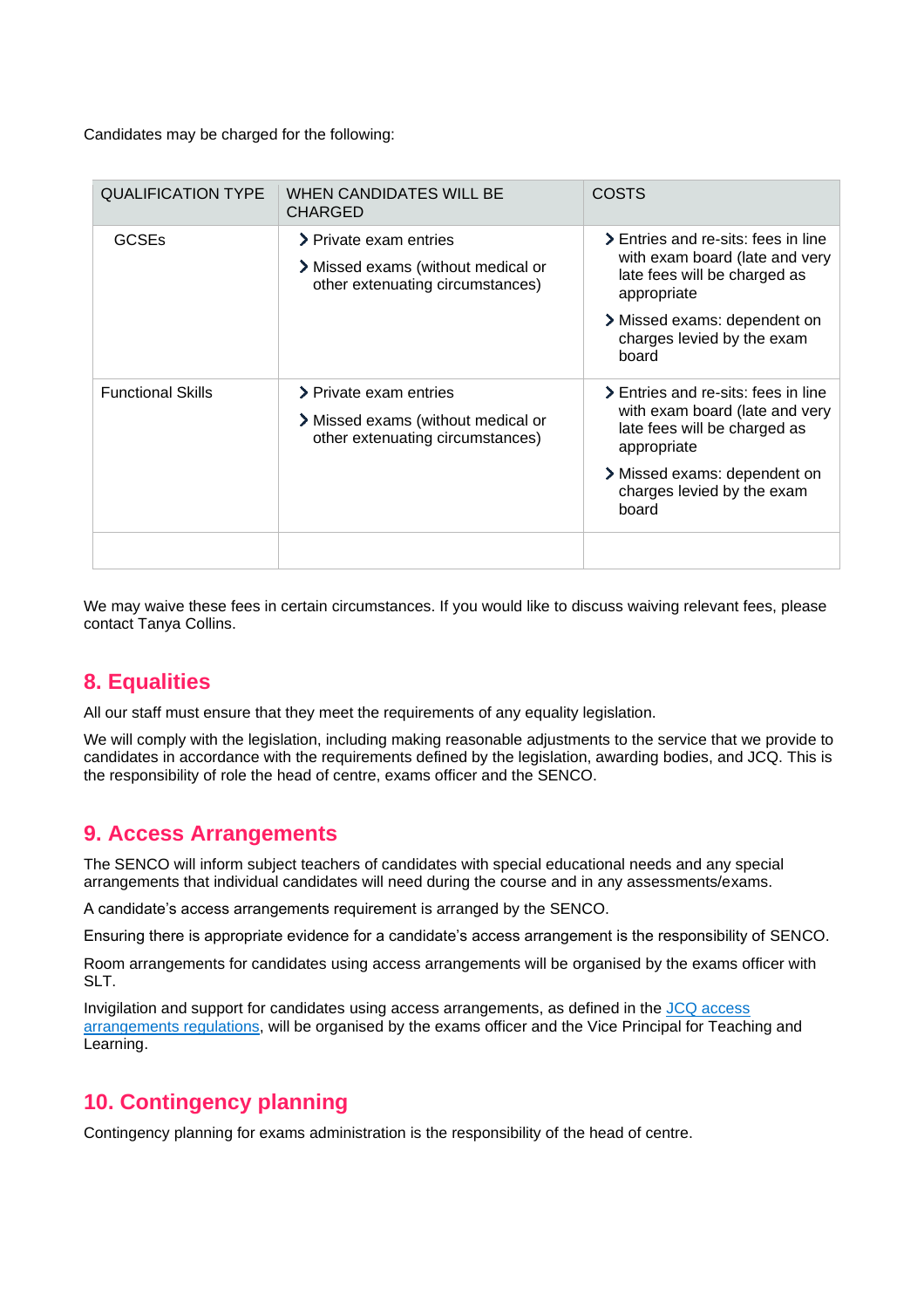Contingency plans are available via the T Drive and are in line with the [guidance provided by Ofqual,](https://www.gov.uk/government/publications/exam-system-contingency-plan-england-wales-and-northern-ireland/what-schools-and-colleges-should-do-if-exams-or-other-assessments-are-seriously-disrupted) [JCQ](https://www.jcq.org.uk/exams-office/general-regulations/notice-to-centres--exam-contingency-plan) and awarding organisations.

### <span id="page-6-0"></span>**11. Estimated grades**

Heads of subject are responsible for submitting estimated grades to the exams officer when requested.

## <span id="page-6-1"></span>**12. Managing invigilators**

Internal staff will be used to invigilate examinations.

These invigilators will be used for internal and external exams.

If invigilators require Disclosure and Barring Service (DBS) checks, admin is responsible for obtaining these.

Invigilators all have the relevant training inline with JCQ and have signed if they have completed.

### <span id="page-6-2"></span>**13. Malpractice**

The head of centre, in consultation with the exams officer, is responsible for ensuring that suspected malpractice is thoroughly investigated.

## <span id="page-6-3"></span>**14. Exam days**

The exams officer will:

- Book all exam rooms (after liaising with other relevant users)
- Make question papers, exam stationary and materials available for the invigilator

Site management staff is responsible for setting up the allocated rooms, and will be advised of requirements 5 days in advance.

The invigilators under the lead invigilator will start and finish all exams in accordance with [JCQ guidelines.](https://www.jcq.org.uk/exams-office/ice---instructions-for-conducting-examinations)

Subject staff may not be present at the start of the exam to assist with identification of candidates. Any staff present must be in accordance with the rules defined by JCQ concerning who is allowed in the exam room and what they can do.

In practical exams, subject teachers' availability will be in accordance with [JCQ guidelines.](https://www.jcq.org.uk/exams-office/ice---instructions-for-conducting-examinations/instructions-for-conducting-examinations-2018-2019)

Exam papers must not be read by subject teachers or removed from the exam room before the end of a session. Papers will be distributed to heads of department in accordance with JCQ's recommendations and no later than 2 hours after candidates have completed them.

After an exam, the exams officer will arrange for the safe dispatch of completed exam scripts to awarding bodies, working in conjunction with the exam officer.

### <span id="page-6-4"></span>**15. Candidates**

The exams officer will provide written information to candidates in advance of each exam series. A formal briefing session for candidates may be given by the head of subject.

Our published rules on acceptable dress and behaviour apply at all times. Candidates' personal belongings remain their own responsibility and we accept no liability for their loss or damage.

In an exam room, candidates must hot have access to items other than those clearly allowed in the instructions on the question paper, the stationary list, or the specification for that subject.

This is particularly true of mobile phones and other electronic devices with text or digital facilities.

Any precluded items must not be taken into the exam room.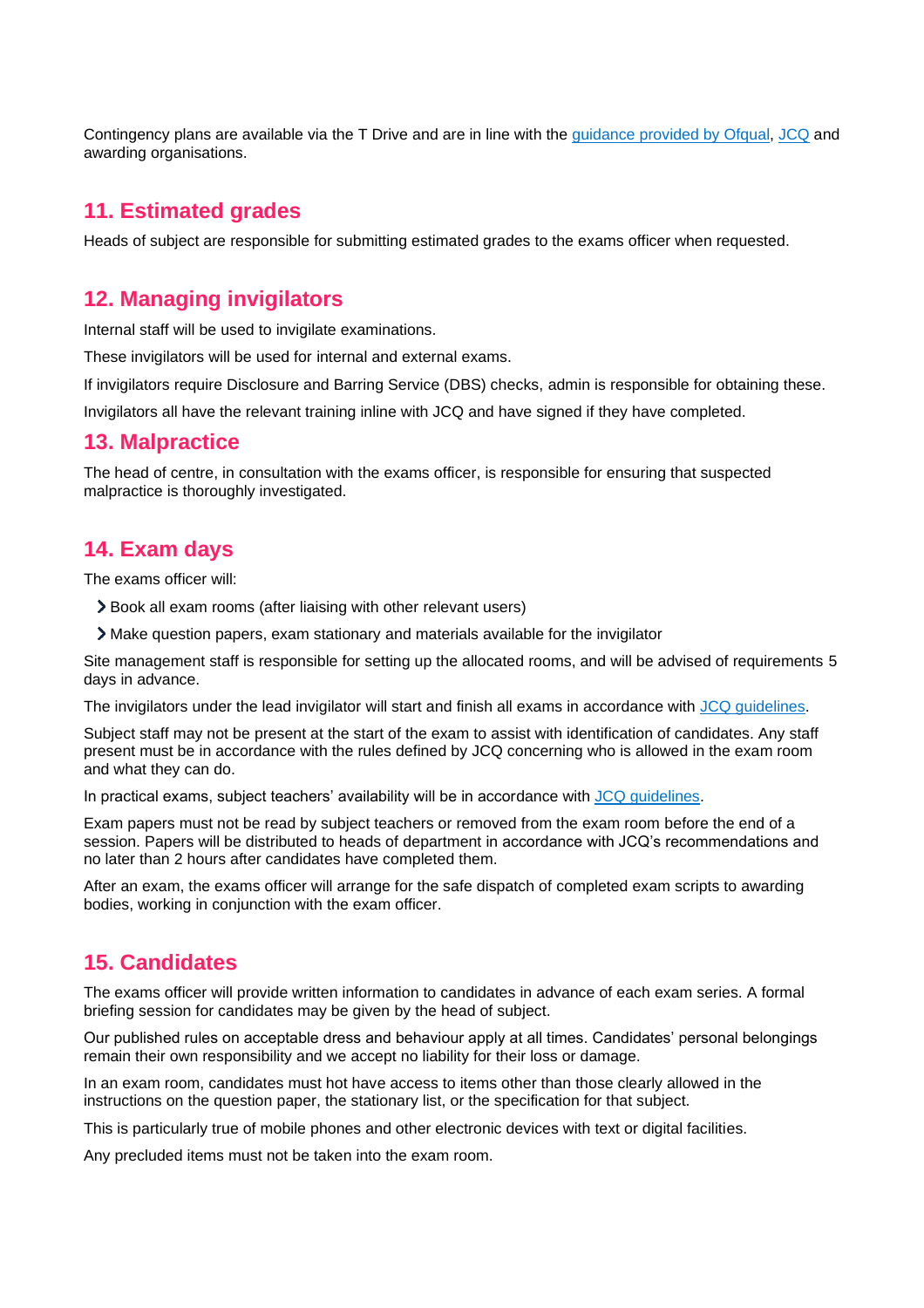Disruptive candidates are dealt with in accordance with JCQ guidelines. Candidates are expected to stay for the full exam time at the discretion of the exams officer.

Candidates who leave an exam room must be accompanied by an appropriate member of staff at all times.

The exam officer is responsible for handling late or absent candidates on exam day.

#### **15.1 Private candidates (delete this section if not offered)**

The exam officer is responsible for managing private candidates.

#### **15.2 Clash candidates**

The exam officer will be responsible for making arrangements for clash candidates, including:

- > Supervising escorts
- Identifying a secure venue
- Arranging overnight stays where necessary

### <span id="page-7-0"></span>**16. Special consideration**

If a candidate is unable to attend an exam because of illness, bereavement, or other trauma, or if a candidate becomes ill or otherwise disadvantaged during an exam, they are responsible for alerting the lead invigilator and exam officer to that effect.

The candidate must support any special consideration claim with appropriate evidence within 3 days of the exam.

The exams officer will make a special consideration application to the relevant awarding body within 5 days of the exam.

### <span id="page-7-1"></span>**17. Internal assessment**

It is the duty of heads of subject to ensure that all internal assessment is ready for dispatch at the correct time. The exams officer will assist by keeping a record of each dispatch, including the recipient details and the date and time sent.

Marks for internally assessed work are provided to the exam's office by the heads of subject. The exams officer will inform staff of the deadline date for appeals against internal assessments.

Speaking and Listening

Functional Skills:

The students must take part in a talk and discussion task in line with the Edexcel Pearson Functional Skills specification. This should have an audio-visual recording for each candidate (just audio is not allowed) Audiovisual recordings should be conducted in an organised and structured way.

Each recording must contain the following information:

- Component number (8720/8725)
- Centre number
- Candidate number
- Candidate name (forename and surname)
- Outcome of the spoken presentation. This could include a webcam, video recorder or tablet. Each recording must be good quality. The image of the student must be stable and clear and any participants in the assessment (including the student and audience members), must be clearly audible.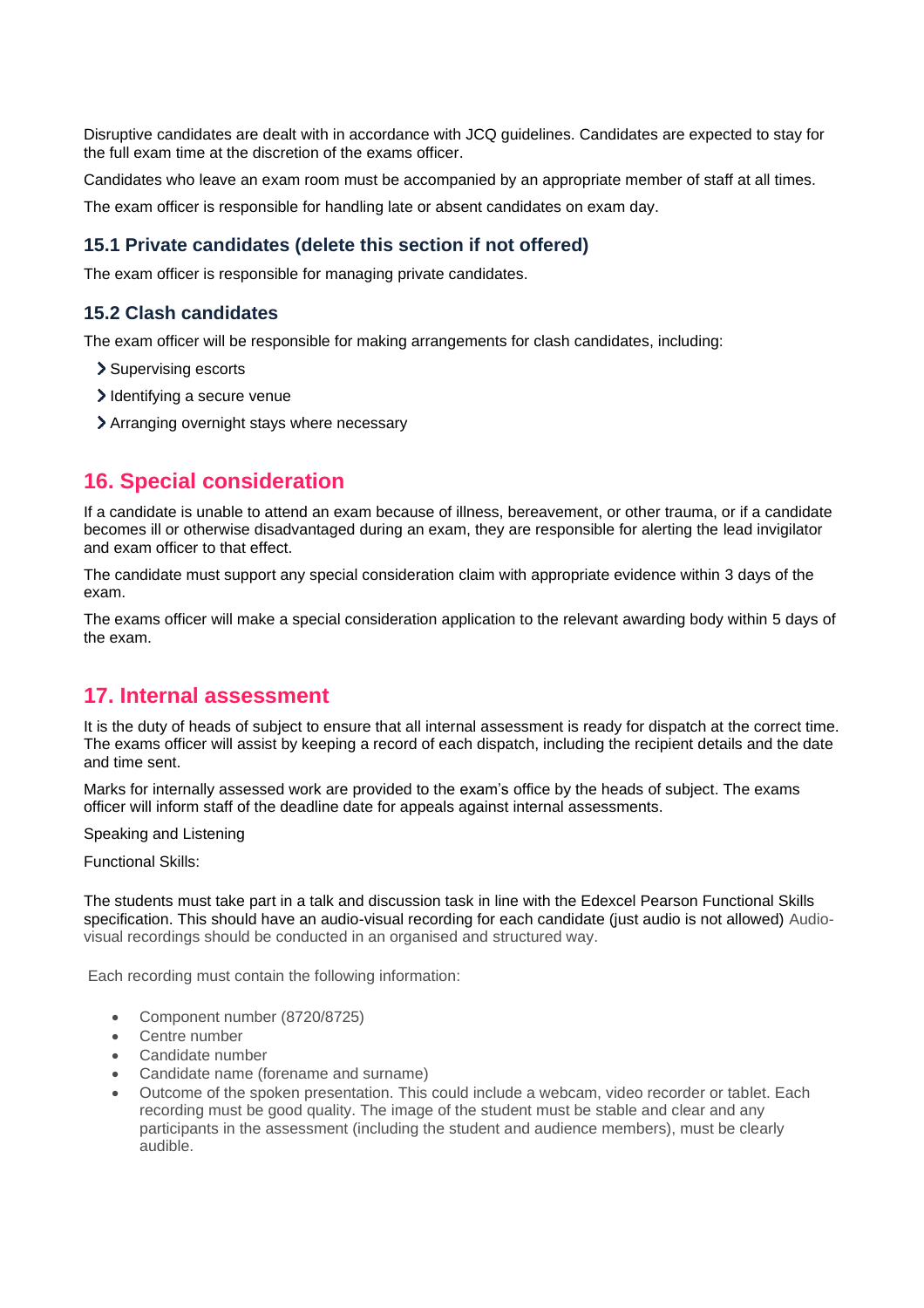If a student is unable to be recorded, the relevant permissions must be sought from the relevant exam board.

#### GCSE

#### Speaking and Listening

The students must take part in a speaking and listening assessment in line with the AQA specification. This should have an audio-visual recording for each candidate (just audio is not allowed) Audio-visual recordings should be conducted in an organised and structured way.

Each recording must contain the following information:

- Component number
- Centre number
- Candidate number
- Candidate name (forename and surname)
- Outcome of the spoken presentation. This could include a webcam, video recorder or tablet. Each recording must be good quality. The image of the student must be stable and clear and any participants in the assessment (including the student and audience members), must be clearly audible.

If a student is unable to be recorded, the relevant permissions must be sought from the relevant exam board.

### <span id="page-8-0"></span>**18. Results and certificates**

Candidates will receive individual results slips on results day at Northdown House site.

The results slip will not be in the form of a centre-produced document.

Arrangements for the centre to be open on results days are made by the exams officer and the site team.

The provision of the necessary staff on results days is the responsibility of the SLT.

Dates of results days each year will be publicised for all candidates through email and the school website.

#### **18.1 Enquiries about results (EARs)**

EARs may be requested by centre staff or the candidate following the release of results.

A request for a re-mark or clerical check requires the written consent of the candidate. A request for a remoderation of internally assessed work may be submitted without the consent of a group of candidates.

The cost of EARs will be paid by the centre.

All decisions about whether to make an application for an EAR will be made by the head of subjects.

If a candidate's request for an EAR is not supported, the candidate may appeal and we will respond by following the process in our internal appeals procedure document.

All processing of EARs will be the responsibility of the exams officer, following the JCQ guidance.

#### **18.2 Access to scripts (ATS)**

After the release of results, candidates may ask subject staff to request the return of written exam papers within 7 days of the receipt of results.

Centre staff may also request scripts for investigation or for teaching purposes. For the latter, the consent of candidates must be obtained.